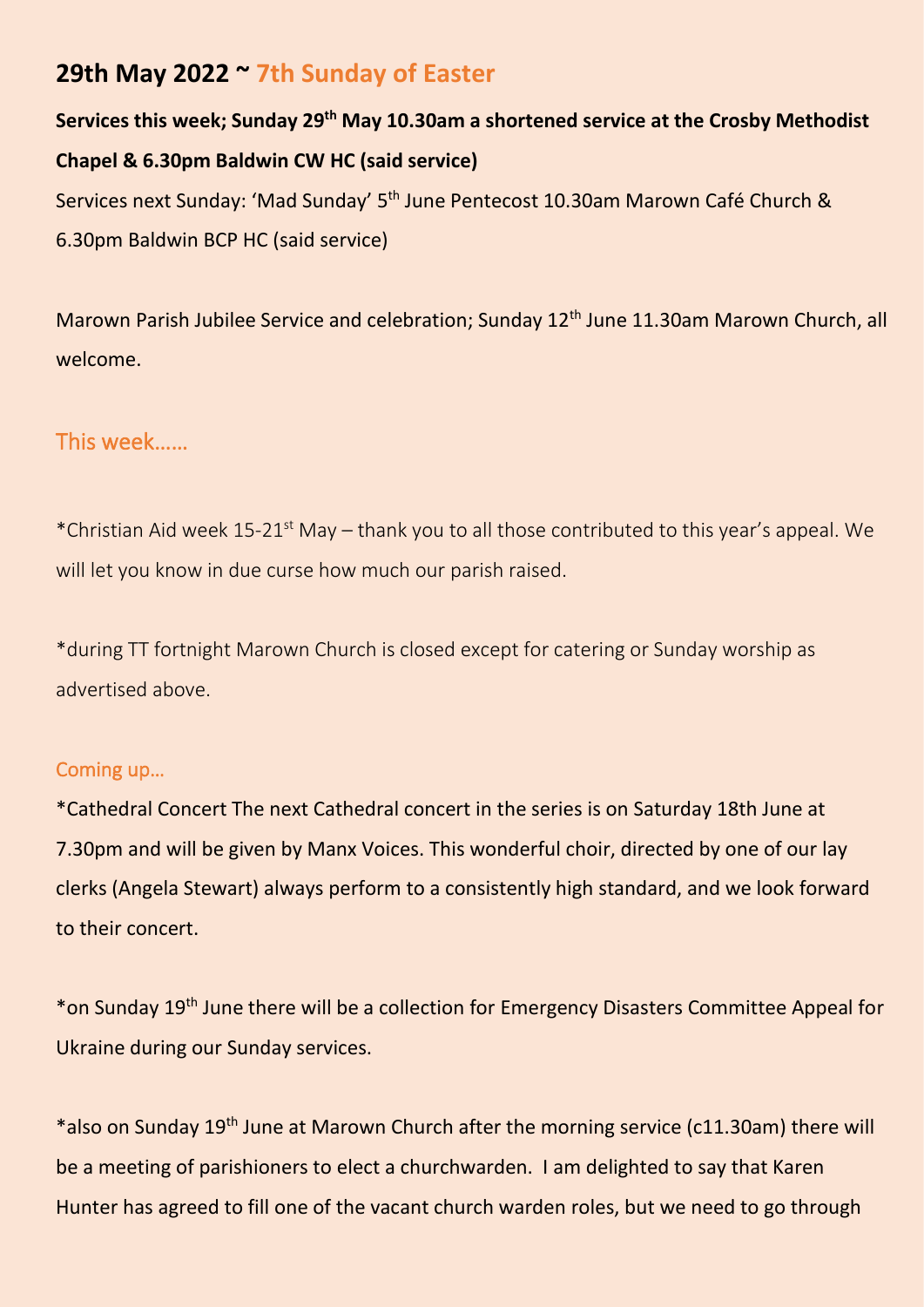the 'proper procedure to elect her. There are two further churchwarden vacant posts so do please consider if you could fill one of them.

## This week we pray for…

\*The Lambeth Conference. The Archbishop of Canterbury announces a call to prayer for the Lambeth Conference on Trinity Sunday - June 12th, 2022.

The Lambeth Conference theme of 'God's Church for God's World,' reminds us that we are called upon as Christians to pray for the needs of the world.

When the bishops and their spouses gather for the Lambeth Conference in July, they will devote time for prayer and discussion about church and world affairs.

The conference will be an important opportunity to learn from one another's contexts and consider ways to work together in sharing the hope of the gospel around the world.

\*those attending the TT races, competitors, support staff and visitors, that these two weeks will be a time of safety and enjoyment.

\*for our brothers and sisters at the Crosby Methodist Chapel as we meet together for worship and fellowship.

\*our younger people preparing for exams, changing schools, moving on to university or work.

\*'Lifepath' the RE Day for year 5/6 at Rushen Abbey, organised by SUMT and 'staffed' by volunteers from churches around the island.

\*all who are ill or struggling in life, those under financial pressure, people with relationship troubles and those suffering anxiety.

\* the 15/20 million people in the Horn of Africa (Kenya, Ethiopia and Uganda) currently facing extreme hunger, loss of livestock & livelihoods through famine, war and drought. We pray for governmental intervention to help humanitarian and developmental work, and we pray for a